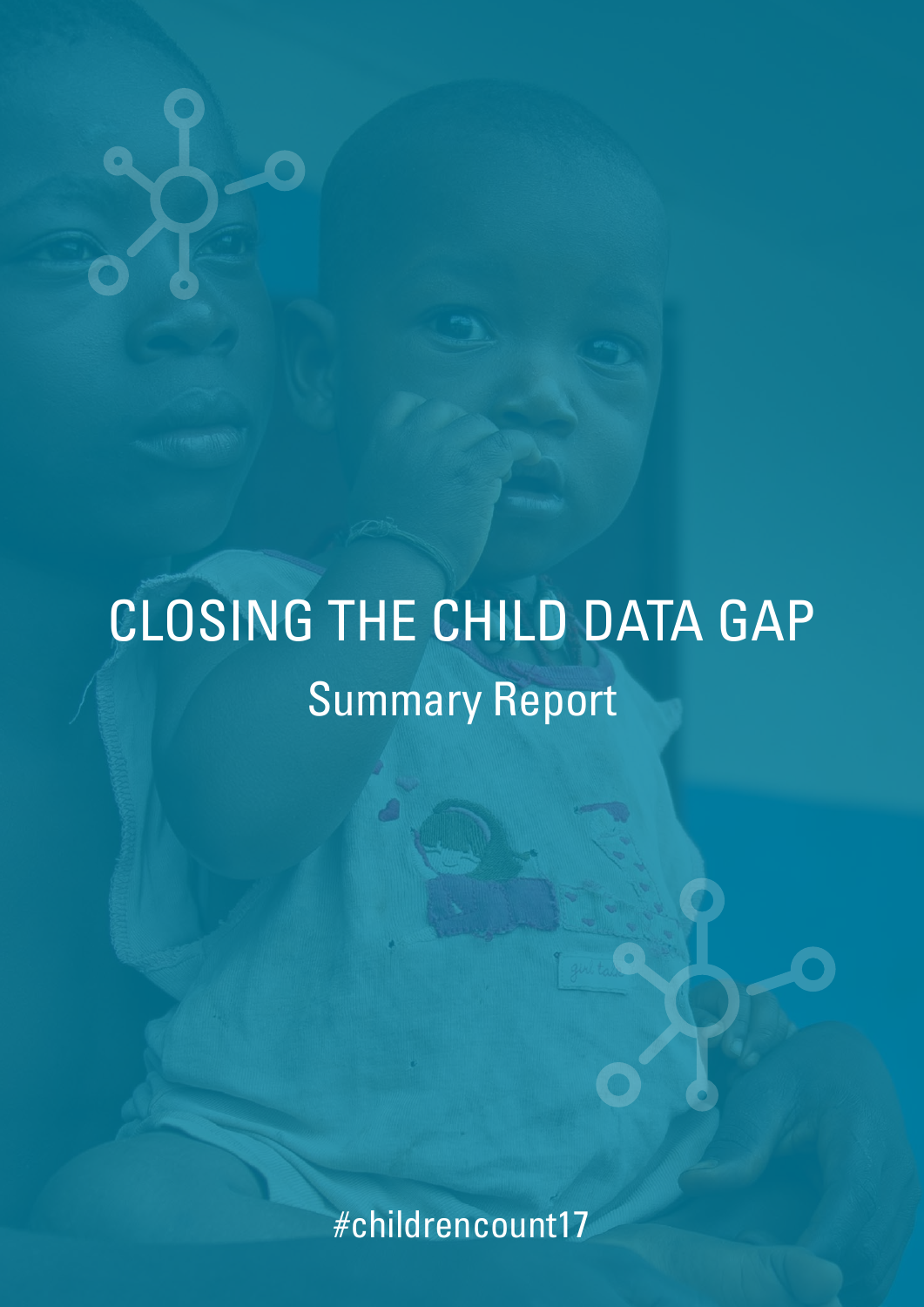# As many as 224 million children around the world are not counted

As many as 224 million children around the world are not counted by the monitoring systems used to measure country level progress towards the Sustainable Development Goals.<sup>1</sup> If these children are not included in the data, they are statistically invisible and at serious risk of being left behind. When children are counted, they are more likely to be included in government programs which help to ensure they grow up healthy, safe, and better-prepared to contribute positively to their societies.



1. Roy Carr-Hill (7 March 2017) Counting children in and out of school. Presentation at Missing Children, Missing Data: Approaches to leave no child behind. UN Statistical Commission Side Event. New York.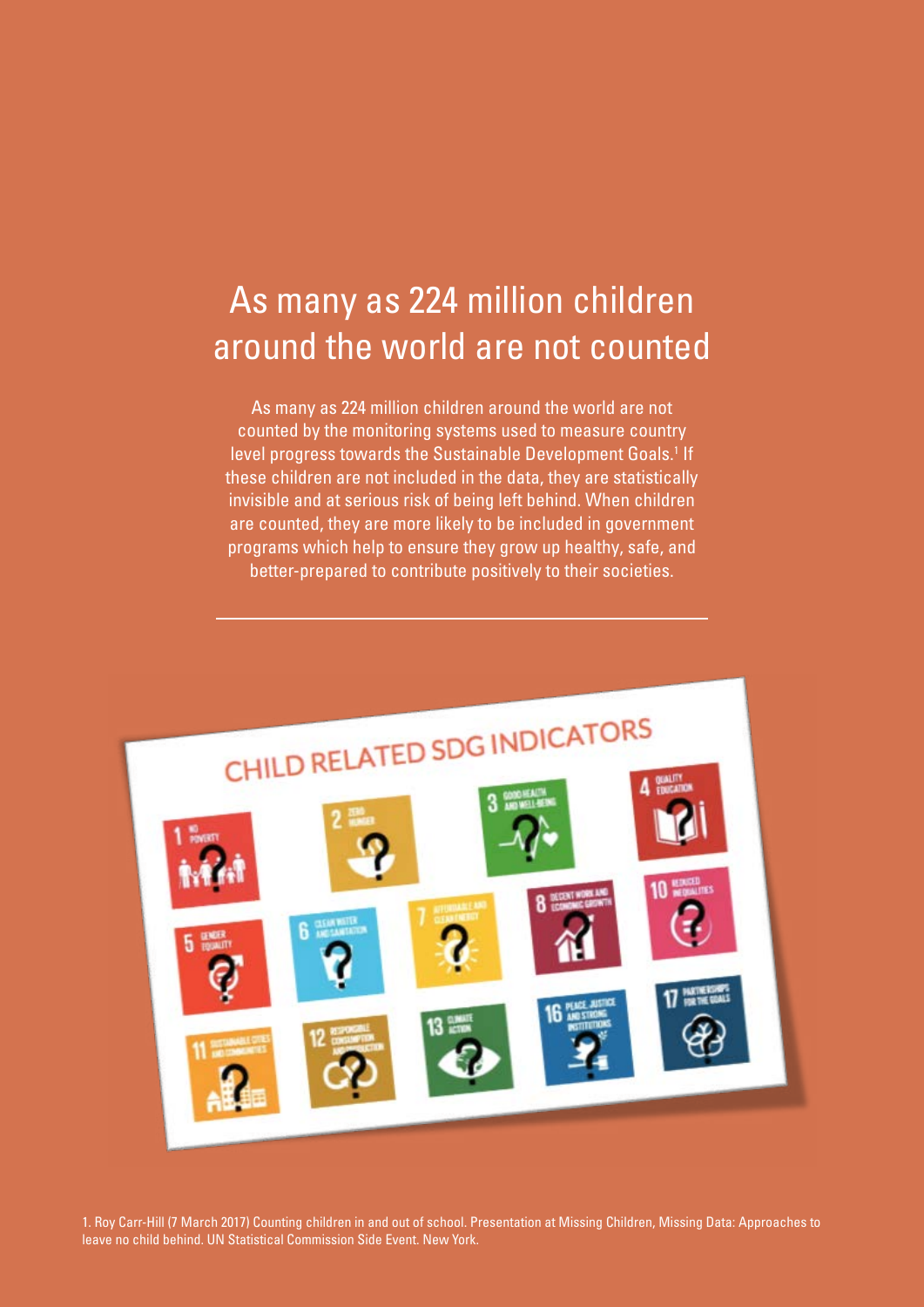## AN UNKNOWN NUMBER OF CHILDREN ARE LIVING OUTSIDE FAMILY CARE.

**These children, whether they are in orphanages or other institutions, on the streets, or on the move, are among the most vulnerable in the world.** The international community has long recognized the shortcomings of global measurement tools that lead to these children being uncounted. Shortly after ratifying the Sustainable Development Goals (SDGs), the United Nations promised that the Agenda's Goals and Targets should be met for all segments of society. If the UN is to meet this promise to "Leave No One Behind" then there must be a concerted and focused effort to ensure that children outside family care are counted and their health, education and safety be considered paramount.

## WHO IS MISSING?

**Millions of vulnerable children are living on the streets, unaccompanied and separated in emergency or migratory situations**, **in forced or hazardous domestic labor, and in institutional care.** Because they do not live in a 'household', they are systematically left out of mainstream data collection processes that tend to rely on 'household-based' surveys.

In a 'household based' survey, such as the Demographic and Health Surveys (DHS) and the Multiple Indicator Cluster Surveys (MICS), a paid researcher goes door-to-door to a pre-defined sample of households to gather information on the composition and needs of residents living inside the household. It has been estimated that as many as 200 million children are missed by these surveys worldwide.

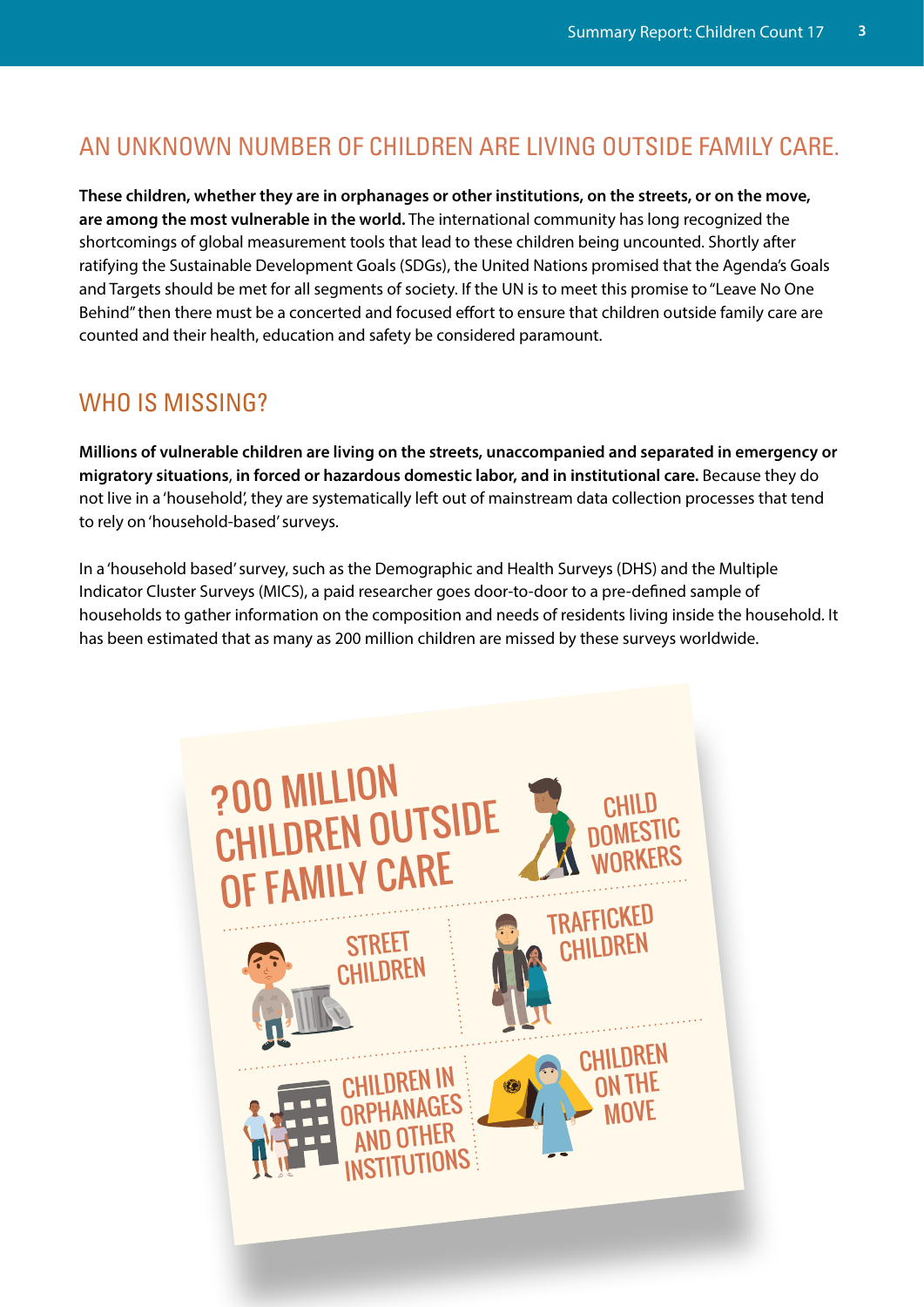## #CHILDRENCOUNT17 DATA SUMMIT

**Co-hosted by Comic Relief Inc/Red Nose Day, Global Alliance for Children, Lumos, and the United Arab Emirates Permanent Mission to the United Nations, and supported by The Atlantic Philanthropies and the Bill & Melinda Gates Foundation, #ChildrenCount17 marked the start of a global conversation on the need to close the gaps left by traditional systems to collect national and global development data.**

**#ChildrenCount17** participants pledged to work collaboratively to ensure that the following five cohorts of children outside family care are better counted: children in institutions, street connected children, trafficked children, children on the move and child domestic workers.

Many governments and national statistics offices lack the capacity and resources to include children outside families in data collection. In most countries, there is either no system in place for collecting this type of data, or systems are not comprehensive or robust.

Ninety colleagues from 60 organizations came together in July 18-19, 2017 at the Yale Club in New York City to explore child-data gaps and why they exist; how such gaps relate to the United Nation's promise to "leave no one behind", and what practical steps can be taken to break down barriers to ensure that children are included and benefit from the commitments made in the Sustainable Development Goals.

Participants were purposefully selected because of their personal or organizational expertise on specific vulnerable groups of children known to be undercounted, experience with innovative measurement methods, and insights on how to generate the political will and resources needed to solve a challenge of this nature.

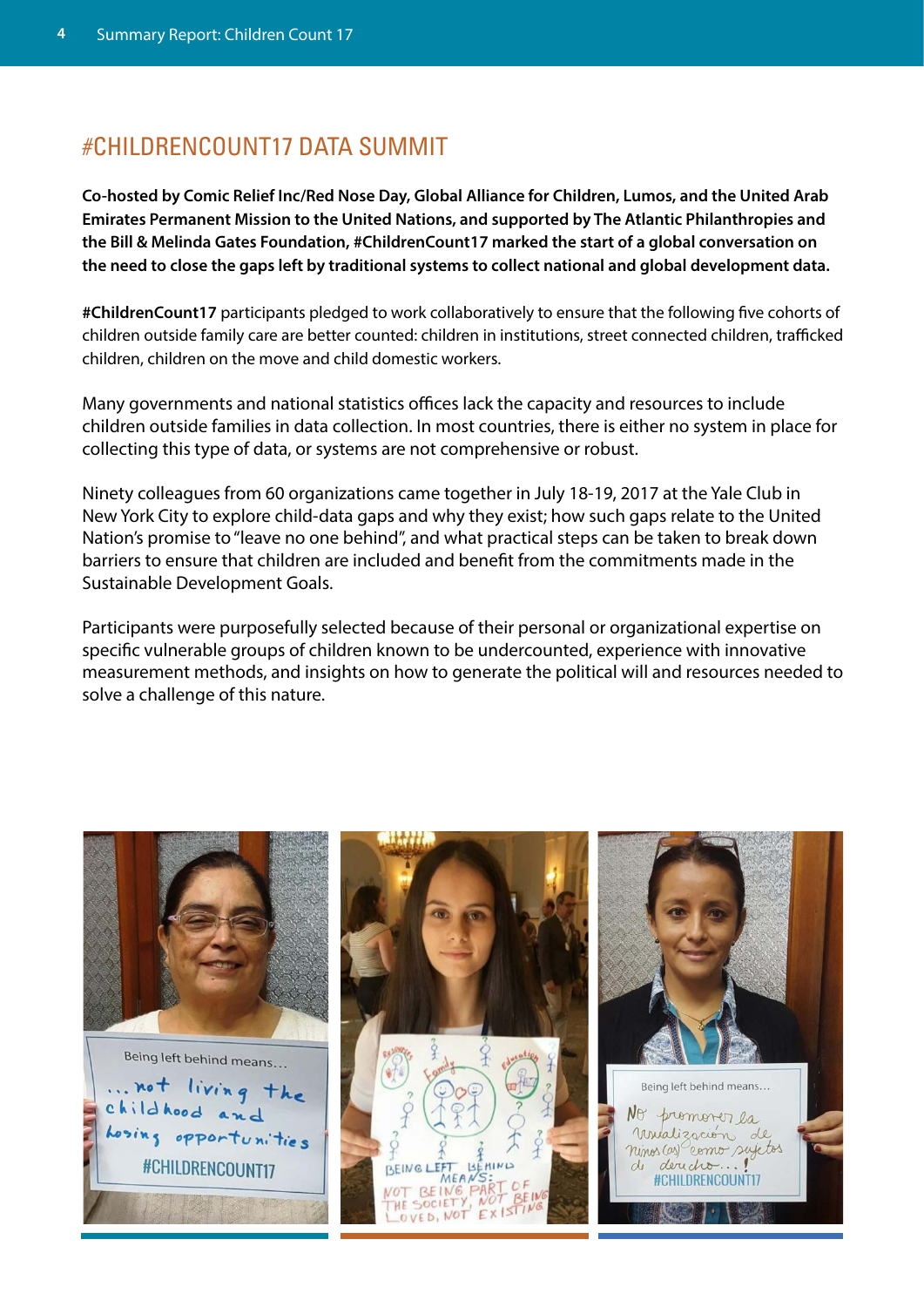**Over the two-day summit, participants shared learning through a series of panels and interactive presentations.** Through working groups designed to utilize their know-how, participants co-created several strategic actions to define, find, map, and measure children outside family care. The driving goal was not only to guarantee that data for these children be routinely collected, but also to ensure that such data is used to meaningfully include, and improve, the lives of children often left behind.

#ChildrenCount17 was opened by His Excellency Abdullah Lootah of the Federal Competitiveness and Statistics Authority of the United Arab Emirates. As host of the upcoming UN World Data Forum in Dubai, United Arab Emirates in October 2018, he encouraged participants to consider how the Forum might support the goal to see all children counted, suggesting that a second #ChildrenCount convening take place in Dubai.

Olga Grigoret, a self-advocate, shared her personal account of living in an institution in Moldova. Olga urged stakeholders to work together and change the future of young people growing up in institutions today.

Participants and speakers were asked to consider the technical, political, and resource challenges that have thus far prevented children from being counted. They were also asked to consider how other sectors have overcome similar challenges and ways to apply lessons learned from these experiences to the identified challenges'. The group came together around three topline recommendations for moving forward:

## CATALYZE COUNTRY DEMONSTRATION PROGRAMS

Identify a set of 3-5 countries to lead national demonstration projects to count children outside family care, building local capacity, ensuring the approach is reflected in national policy and legislation, and setting an example for other countries to follow. The initial countries proposed were Uruguay, Kenya and Haiti, based on ongoing initiatives to count children and representation from these countries at the conference.

# ENGAGE TECHNOLOGY SECTOR AND EMBRACE INNOVATION

Work with private sector partners with relevant experience in using technology to overcome challenges in the collection and use of data. Explore new approaches to overcome existing challenges in collecting data on children outside of households.

### FORM A #CHILDRENCOUNT DATA COLLABORATIVE

Ask #ChildrenCount participants and their extended networks to contribute their organizational datasets to a unified platform. This unified dataset could be used to gain new insights, discover gaps and provide a solid foundation for future efforts to collect data through open source and public data partners.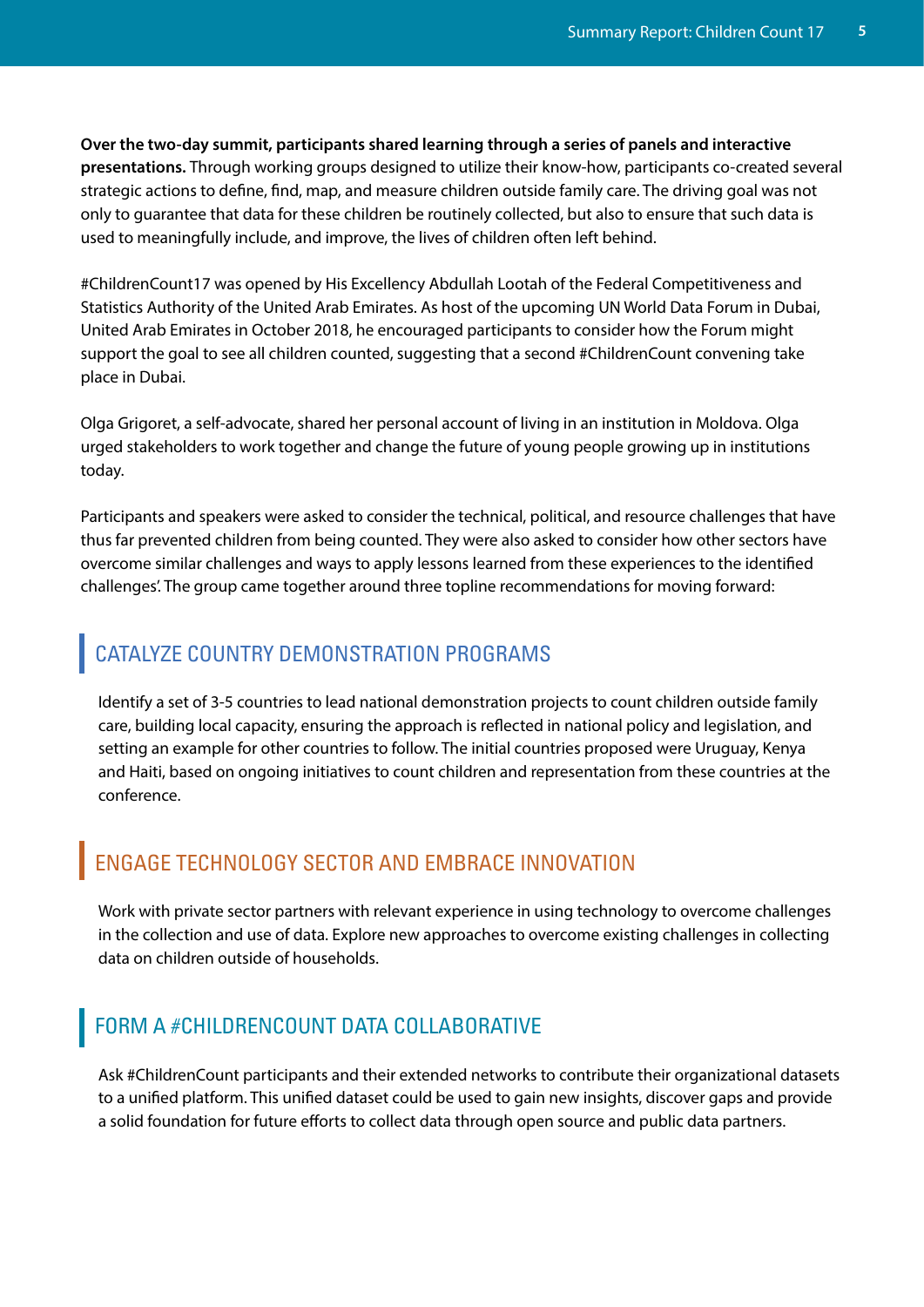## NEXT STEPS

The #ChildrenCount secretariat is currently developing plans for the country demonstration pilots, growing connections with the technology sector and exploring ways to establish the collaborative. Plans, and ways to be involved, will be circulated in early 2018.

**Those interested in joining the proposed #ChildrenCount Collaborative and supporting future initiatives are invited to:**

# JOIN

Join the #ChildrenCount community by participating in future conference calls and meetings.

# **SHARE**

Share insights from the summit and this document with colleagues and peers who might be interested in joining the conversation and supporting solutions with time, expertise or other resources.

# **SUPPORT**

Support the development country demonstration programs. If you or your organization is working in Uruguay, Kenya or Haiti (or another country that might be of interest) and you're interested in joining the efforts of the country demonstration programs, please get in touch at anna@wearelumos.org.

#### **CONTACT**

**For further information please contact Anna Darling, Advocacy and Campaigns Officer at anna.darling@wearelumos.org.**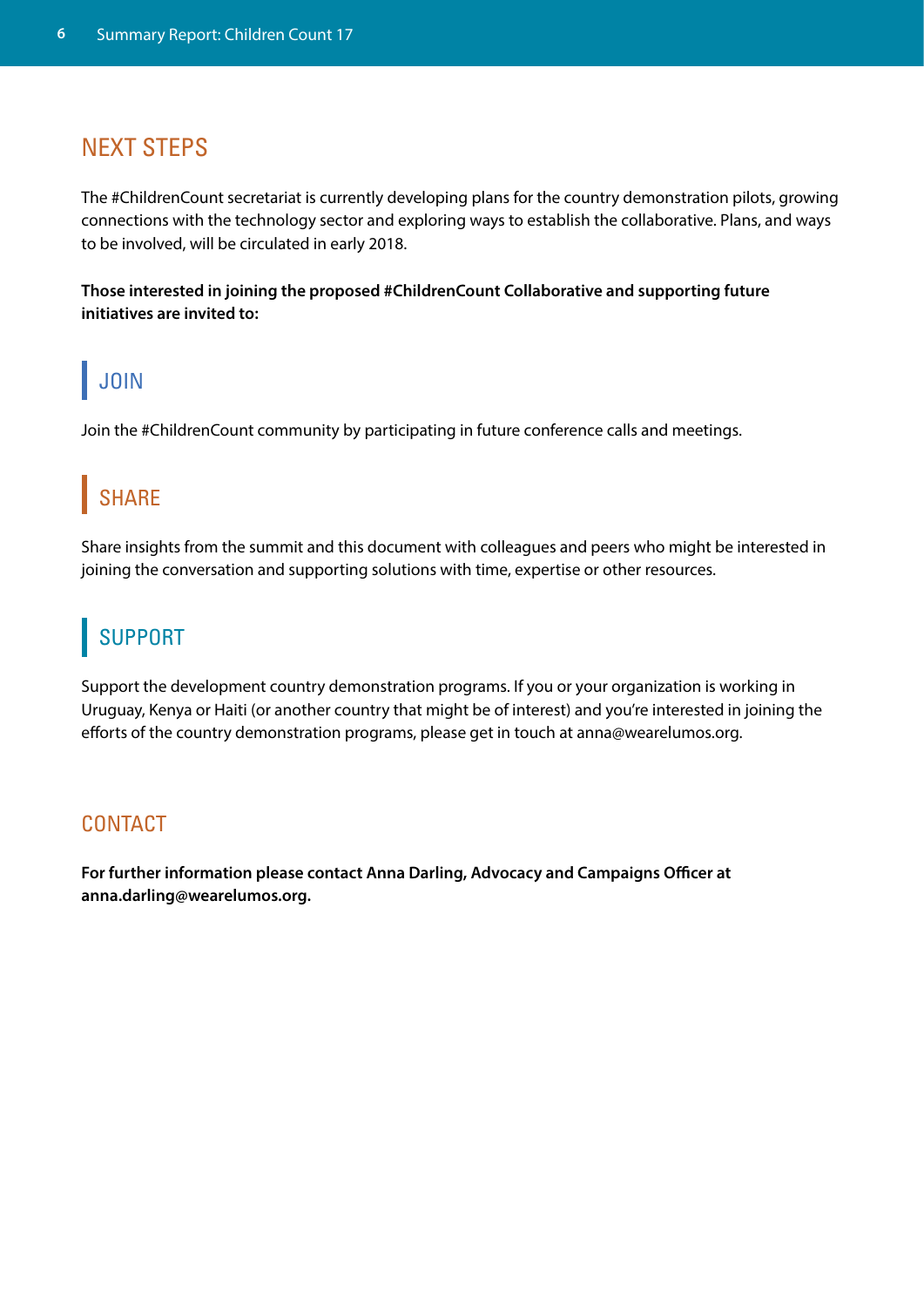# APPENDIX I

#### **Working Group Opportunity and Solution Statements**

| <b>ISSUE TO TACKLE</b>                                                                                                                                                                                                                                         | <b>OPPORTUNITY STATEMENT</b>                                                                                                                                                                                                                                                               | <b>SOLUTION STATEMENT</b>                                                                                                                                                                                                                                                                              |
|----------------------------------------------------------------------------------------------------------------------------------------------------------------------------------------------------------------------------------------------------------------|--------------------------------------------------------------------------------------------------------------------------------------------------------------------------------------------------------------------------------------------------------------------------------------------|--------------------------------------------------------------------------------------------------------------------------------------------------------------------------------------------------------------------------------------------------------------------------------------------------------|
| <b>Agreeing on Common</b><br><b>Definitions</b><br>How can we incentivize<br>stakeholders, including<br>governments and national<br>statistical agencies, to develop<br>and agree on common definitions<br>of children outside family care?                    | Work with governments and<br>other key stakeholders to<br>demonstrate the 'business case'<br>for having a common definition<br>of children outside family care<br>and the importance of common<br>definitions in development of<br>credible administrative and<br>prevalence data systems. | Develop a 'theory of change' that<br>will demonstrate how a common<br>definition will advance data<br>collection on children outside<br>families. Identify relevant global<br>agencies, regional bodies and<br>national governments to support<br>the process and adoption of<br>proposed definitions. |
| <b>Acknowledging Populations and</b><br><b>Providing Services</b><br>Having agreed a common<br>definition, how can we incentivize<br>governments to acknowledge<br>these populations exist and<br>provide appropriate services to<br>them?                     | Ensure governments hear the<br>voices of children and young<br>people from affected populations<br>and uphold fundamental human<br>rights, as guaranteed by the CRC.                                                                                                                       | Create mechanisms for concrete<br>opportunities for children<br>to influence policy-making,<br>including children's parliaments.                                                                                                                                                                       |
| <b>Accessing and Identifying</b><br><b>Populations</b><br>Given that a large percentage of<br>children outside of family care<br>live in places that are hard to<br>access, how can we break down<br>the barriers that prevent access<br>needed to count them? | Create a unified data set with<br>data from all organizations at the<br>conference and use this data set<br>to gain new insights and identify<br>gaps.                                                                                                                                     | Create a data collaborative<br>with existing datasets from the<br>participants of #ChildrenCount17<br>and over time expand to include<br>open source and big data<br>partners                                                                                                                          |
| <b>Methodologies</b><br>Once we identify and access the<br>populations of children outside<br>of family care, how can we count<br>them and ensure data that<br>can improve children's lives is<br>collected?                                                   | Improve and standardize existing<br>methodologies to count children<br>outside families.<br>How might we encourage the<br>public to take part?                                                                                                                                             | Develop a citizen-led reporting<br>system operating on accessible<br>technology that enables<br>stakeholders, including children,<br>to report and undertake mapping<br>at the community level                                                                                                         |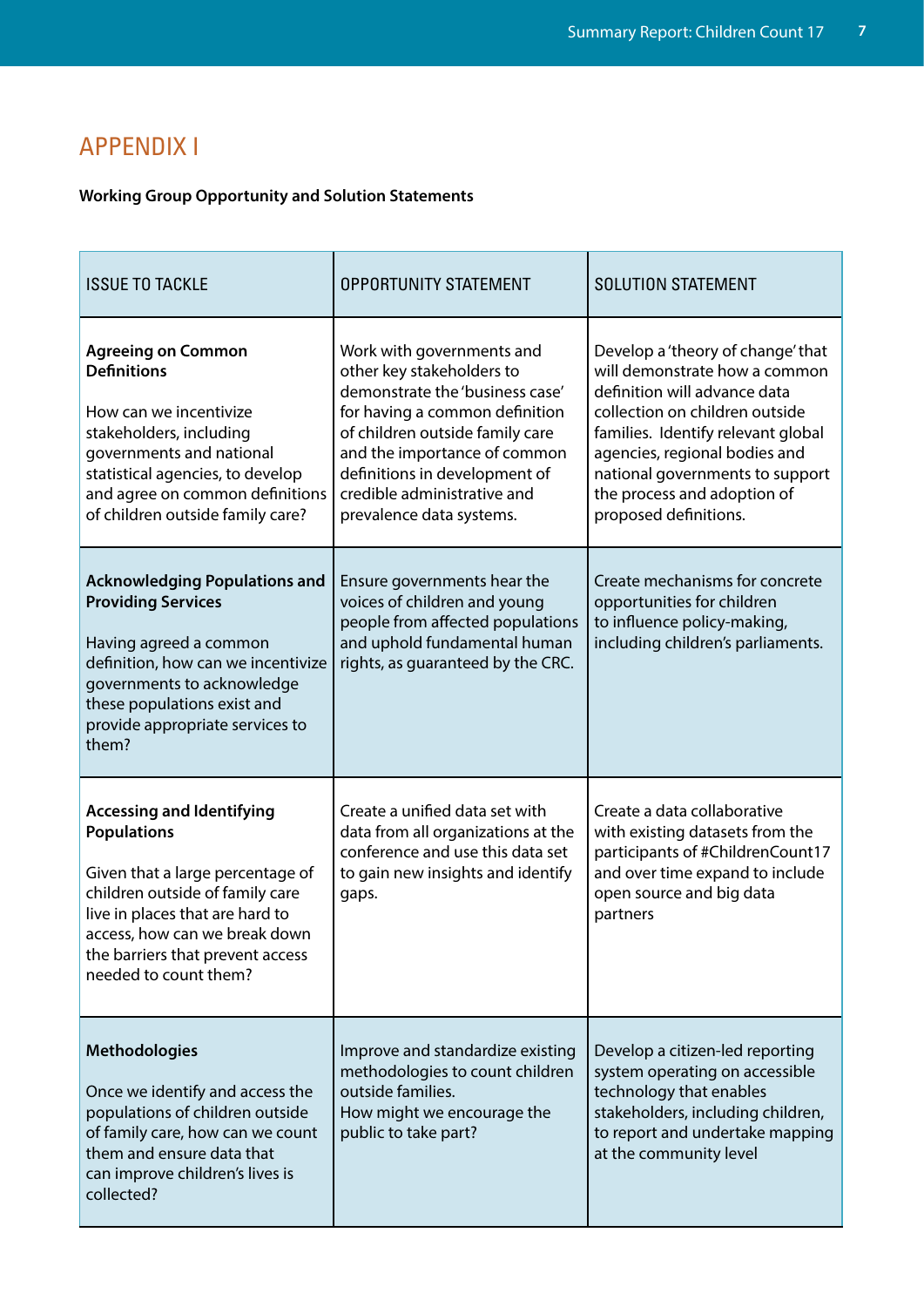| <b>Political Challenges (1)</b><br>How can we ensure there is<br>political will to implement<br>solutions? | Reframe existing policy priorities/<br>funding structures to ensure the<br>rights of children outside of fami-<br>ly care are protected.                  | Identify a set of countries to lead<br>national demonstration projects<br>to count children outside family<br>care, building local capacity, en-<br>suring the approach is reflected<br>in national policy and legislation, |
|------------------------------------------------------------------------------------------------------------|-----------------------------------------------------------------------------------------------------------------------------------------------------------|-----------------------------------------------------------------------------------------------------------------------------------------------------------------------------------------------------------------------------|
| <b>Political Challenges (2)</b><br>How can we ensure there is<br>political will to implement<br>solutions. | Persuade governments, in<br>meeting their SDG goals, to<br>collect data on children outside<br>of family care, worldwide and<br>without prejudice.        | and setting an example for other<br>countries to follow.                                                                                                                                                                    |
| <b>Resource Challenges (1)</b><br>How can we ensure solutions are<br>resourced sustainably.                | Create an economic case to count<br>children outside households.                                                                                          | Collaborate among<br>the organizations at<br>#ChildrenCount17 to create a<br>report on the economic case<br>for counting children outside of                                                                                |
| <b>Resource Challenges (2)</b><br>How can we ensure solutions are<br>resourced sustainably.                | Overcome the competition<br>among stakeholders to bring<br>better coordination and create an<br>economic case to count children<br>outside of households. | family care; present a cost-benefit<br>analysis to make the case for<br>greater investment.                                                                                                                                 |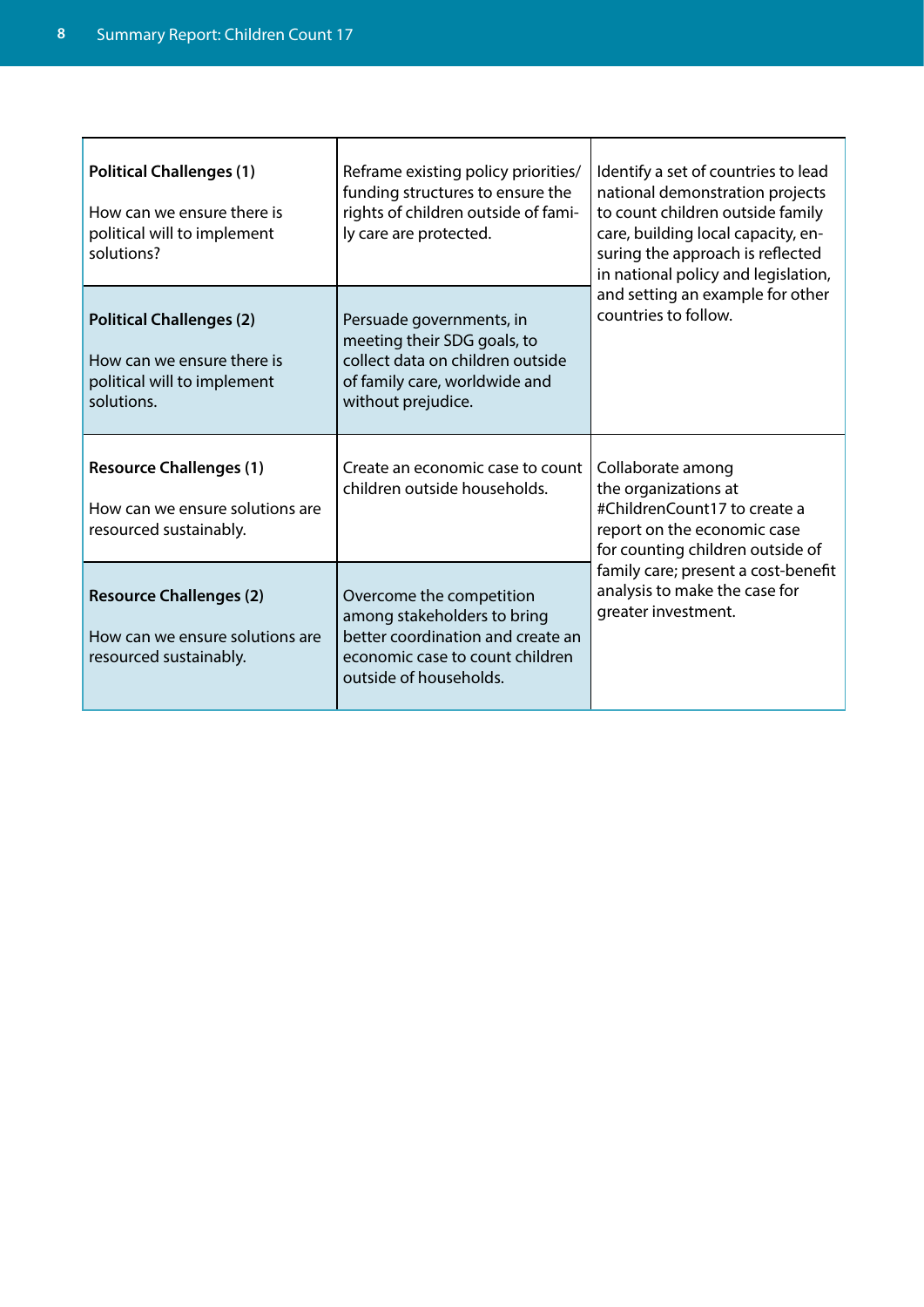# APPENDIX II

#### **#ChildrenCount17 Participant List - Name and Organisation**

| Gabriele Rossi, Accurat                                          | Carol Smolenski, ECPAT-USA                                                                                |  |
|------------------------------------------------------------------|-----------------------------------------------------------------------------------------------------------|--|
| Christopher Behan, Annie E. Casey Foundation                     | Ghazal Keshavarzian, Elevate Children Funders<br>Group                                                    |  |
| <b>Florence Martin, Better Care Network</b>                      |                                                                                                           |  |
| Gideon Mann, Bloomberg                                           | H.E. Abdullah Lootah, Federal Competitiveness and<br><b>Statistics Authority, United Arab Emirates</b>    |  |
| Craig Juntunen, Both Ends Burning                                | <b>Beth Daniels Fonkoze, USA</b>                                                                          |  |
| John Hembling, Catholic Relief Services                          | Zoe Dibb, Girl Effect                                                                                     |  |
| Maria Angelica Chong Wong, CESIP                                 | Rick Rinehart, Global Alliance for Children                                                               |  |
| Gala Diaz Langou, CIPPEC                                         | Kathleen Strottman, Global Alliance for Children                                                          |  |
| Davis Adieno, CIVICUS                                            | Brandolon Barnett, Global Impact                                                                          |  |
| Alison Yu, Cloudera                                              | Michael Eddy, Global Innovation Fund                                                                      |  |
| Lindsay Stark, Columbia University                               | Jenna Slotin, Global Partnership for Sustainable<br><b>Development Data</b><br>Krishna Patel, Grace Farms |  |
| Ethan Finkelstein, Comic Relief USA                              |                                                                                                           |  |
| Emma Leavy, Comic Relief USA                                     |                                                                                                           |  |
| Sarah Thomas de Benitez, Consortium for Street                   | Gonzalo Salles, Gurises Unidos                                                                            |  |
| Children                                                         | Sana Siddiqui Haq, Centre for Child Rights                                                                |  |
| Sian Wynne, Consortium for Street Children                       | Delia Pop, Hope and Homes for Children                                                                    |  |
| Monica Llaguno, Covenant House International                     | Jo Becker, Human Rights Watch                                                                             |  |
| George Richardson, Data for Democracy                            | Jane Buchanan, Human Rights Watch                                                                         |  |
| Sophie Ogilvy, De La Rue                                         | Chris Desmond, Human Social Sciences Research                                                             |  |
| Michele Bond, Department of State                                | Council, South Africa                                                                                     |  |
| Rachael Beaven, DFID                                             | Tyler Radford, Humanitarian OpenStreetMap Team<br>(HOT)                                                   |  |
| Rachel Pierre-Champagne, Digicel Foundation                      | Maura Harty, International Centre for Missing &<br><b>Exploited Children</b>                              |  |
| John Williamson, Displaced Children and Orphans<br>Fund of USAID | Julie Gilbert, Rosicky International Social Service                                                       |  |
| Talia Bongni, ECPAT-USA                                          | <b>Felicity Sackville, Northcott International Social</b><br>Service                                      |  |